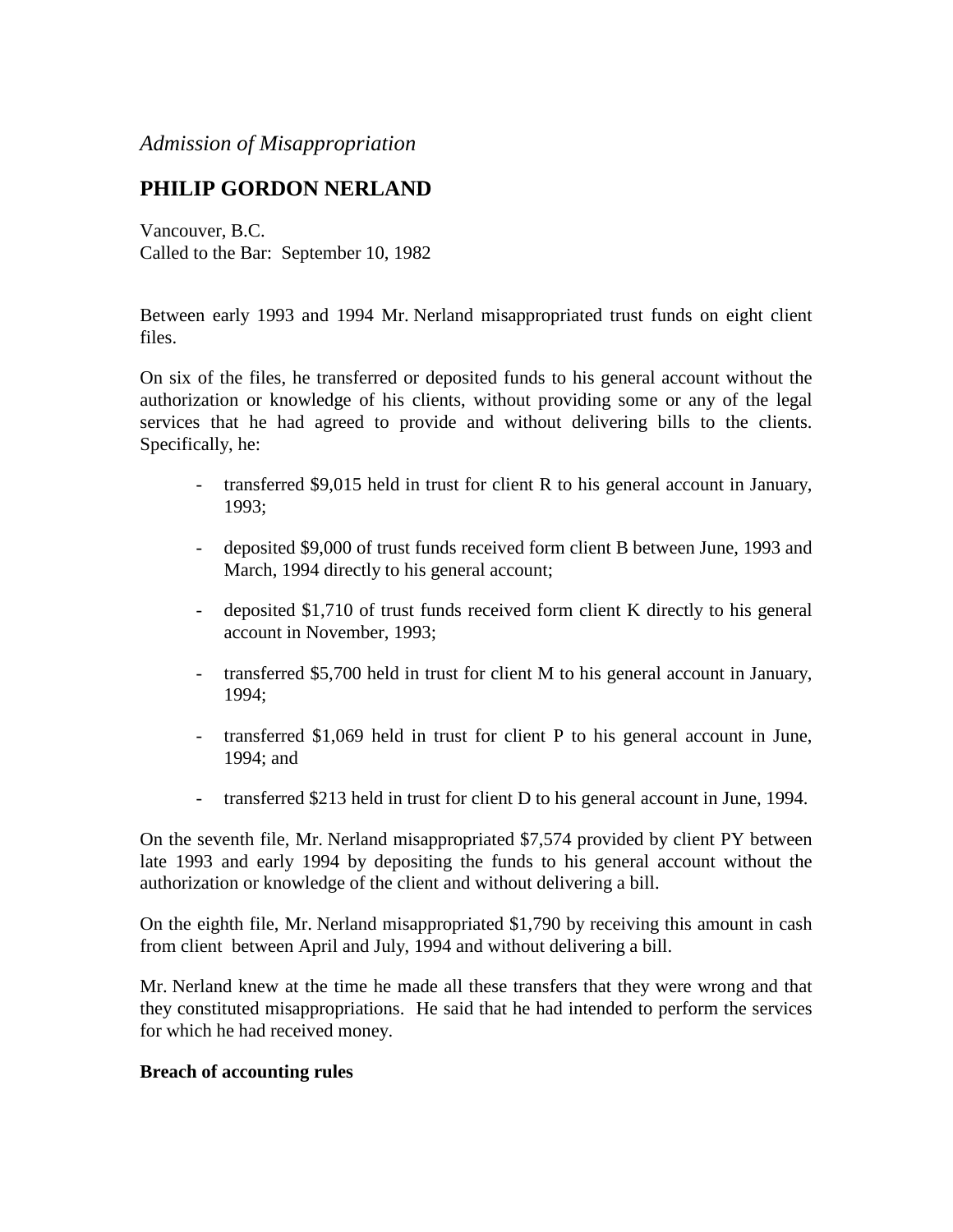Mr. Nerland breached various Law Society accounting rules and he maintained completely inadequate office and accounting systems in his practice. He withdrew trust funds without preparing bills, contrary to Rule 835; failed to maintain sufficient funds in trust to meet his obligations on behalf of clients, contrary to Rule 830; failed, on occasion, to record trust transactions within seven days after each transaction, contrary to Rule 844(1); failed to eliminate trust shortages, contrary to Rule 861(1); failed to report trust shortages promptly to the Law Society, contrary to Rule 861(2); failed to deposit client funds forthwith into trust, contrary to Rule 803; and withdrew funds in cash from his trust account, contrary to Rule 836.

On one of the files, Mr. Nerland transferred \$9,331 from trust in satisfaction of an account in March, 1993, when he ought to have know that the account had already been paid in January, 1993. Mr. Nerland said that the transfer was an error, not an attempt to improperly take money belonging to the client, and he subsequently rectified the error by transferring the money back into trust for the client.

## **Failure to pay GST and PST**

Mr. Nerland failed to remit GST of \$23,000 and PST of \$19,895; judgment was later taken against him for the unremitted PST.

## **Breach of undertaking**

In August, 1993 Mr. Nerland breached an undertaking that he had given to the Law Society by failing to deliver to the Society an assignment in a remedial studies program.

On two occasions in 1993 Mr. Nerland issued cheques in payment of professional debts, but the cheques were dishonoured for law of funds, which constituted a breach of Mr. Nerland's undertaking to pay under Chapter 11, Rule 8 of the *Professional Conduct Handbook*.

### **Failure to report judgments**

In the two instances in which Mr. Nerland failed to pay his professional debts, and in another instance in which a certificate of costs was awarded against him, creditors secured judgment against him for \$12,300, \$2,795 and \$2,825 respectively. Though these judgments remained unsatisfied, Mr. Nerland failed to report them to the Law Society, contrary to Rule 510(2). Mr. Nerland explained that he did not understand his obligation to inform the Society. He has since satisfied the judgments for \$2,795 and \$2,825.

### **Failure to respond**

Between mide-1993 and early 1994, the Law Society wrote numerous times to Mr. Nerland and followed up with telephone calls, to receive his response to four different complaints. Mr. Nerland failed to respond promptly to the Law Society, contrary to Chapter 13, Rule 3.